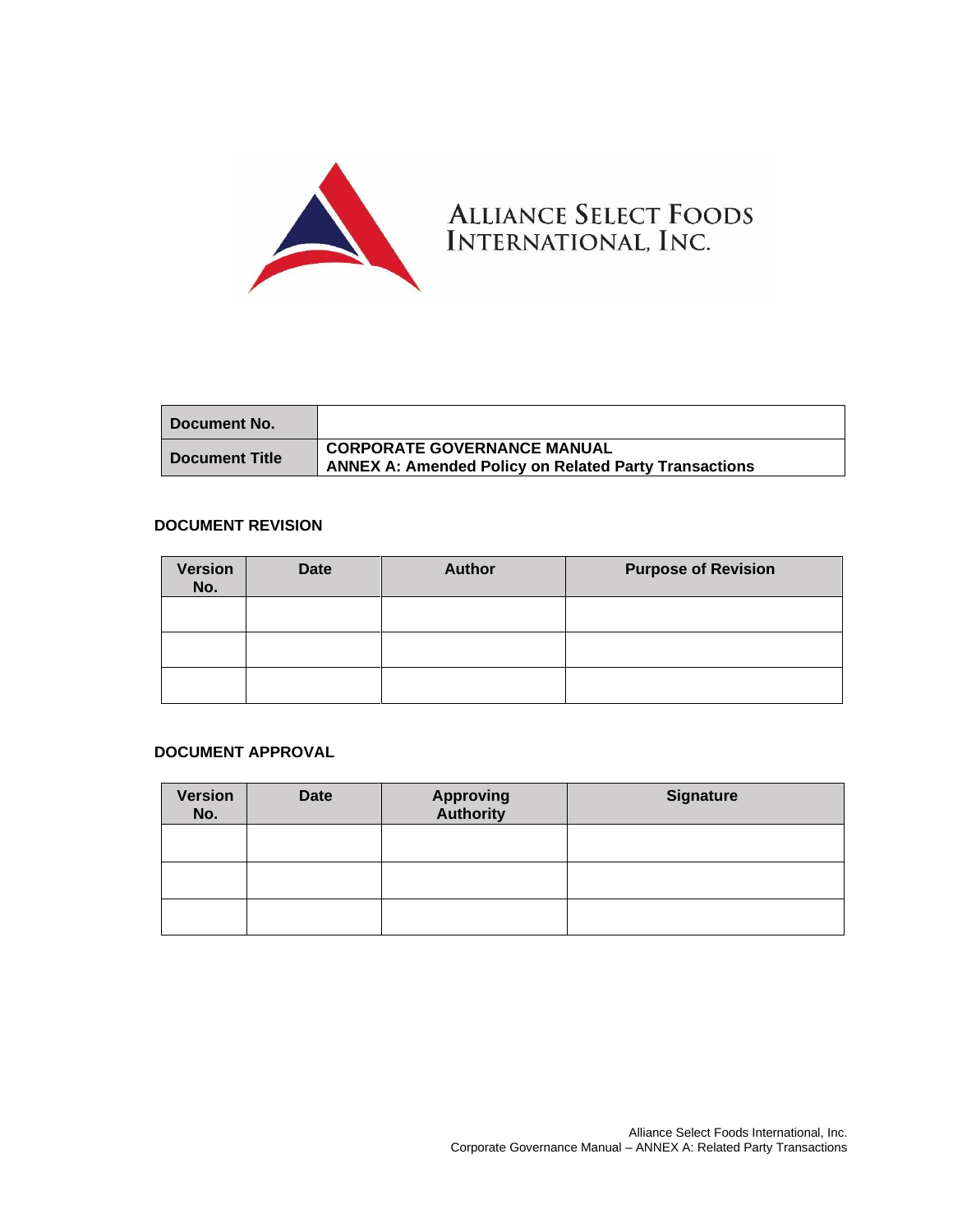

# **TABLE OF CONTENTS**

| A. DEFINITIONS                      |   |  |  |
|-------------------------------------|---|--|--|
| <b>B. GENERAL PRINCIPLES</b>        |   |  |  |
| C. COVERAGE                         | 4 |  |  |
| D. ADVISEMENT REPORT AND DISCLOSURE | 5 |  |  |
| E. EFFECTIVITY                      | 6 |  |  |
| ANNEX "1": DEFINITIONS              |   |  |  |
| ANNEX "2": EXEMPT RPT               | 9 |  |  |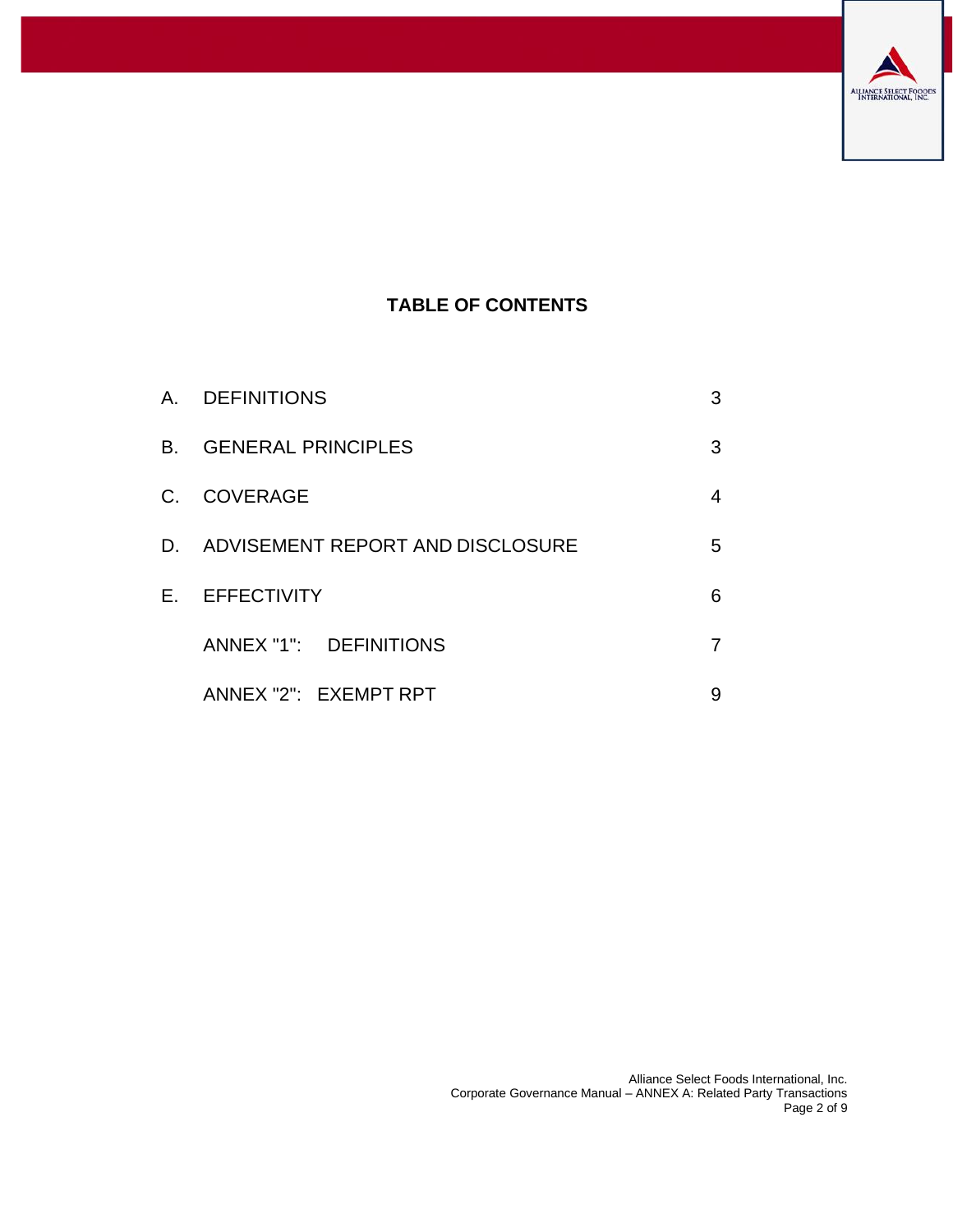

**2017 CG Manual Annex "A"**

# **AMENDED POLICY ON RELATED PARTY TRANSACTIONS**

## **OF**

# **ALLIANCE SELECT FOODS INTERNATIONAL, INC**

This Policy on Related Party Transactions (RPT) Policy was adopted by the Board of Directors of Alliance Select International Foods, Inc. (the "**Company**") to ensure that transactions between the Company and Related Parties are properly reviewed, approved and reported consistent with the Corporation Code, the Securities Regulations Code, and such other laws and issuances, applicable accounting standards, disclosure requirements and principles of good corporate governance.

Ensuring the integrity of related party transactions is an important fiduciary duty of Directors of the Company. The Board recognizes its role to initiate policies and measures geared towards the prevention of abuse and the promotion of transparency, and in compliance with applicable laws and regulations to protect the interest of all shareholders

#### <span id="page-2-0"></span>**A. DEFINITIONS**

Related Parties, Related Party Transactions and other relevant concepts are defined in Annex "1" of this Policy.

#### <span id="page-2-1"></span>**B. GENERAL PRINCIPLES**

- 1. The Company shall at all times observe and adhere to the provisions of the Corporation Code, its Articles of Incorporation and By-laws, and all other relevant laws, rules and regulations, as may be applicable in the review, approval and disclosure of Related Party Transactions ("RPT"). The Company shall observe, uphold and respect the rights of its shareholders, minority and majority alike, through this RPT Policy.
- 2. In the review and approval of RPTs, the Company shall at all times abide by the following standards:
	- 2.1. That the RPT is "fair and at arm's length;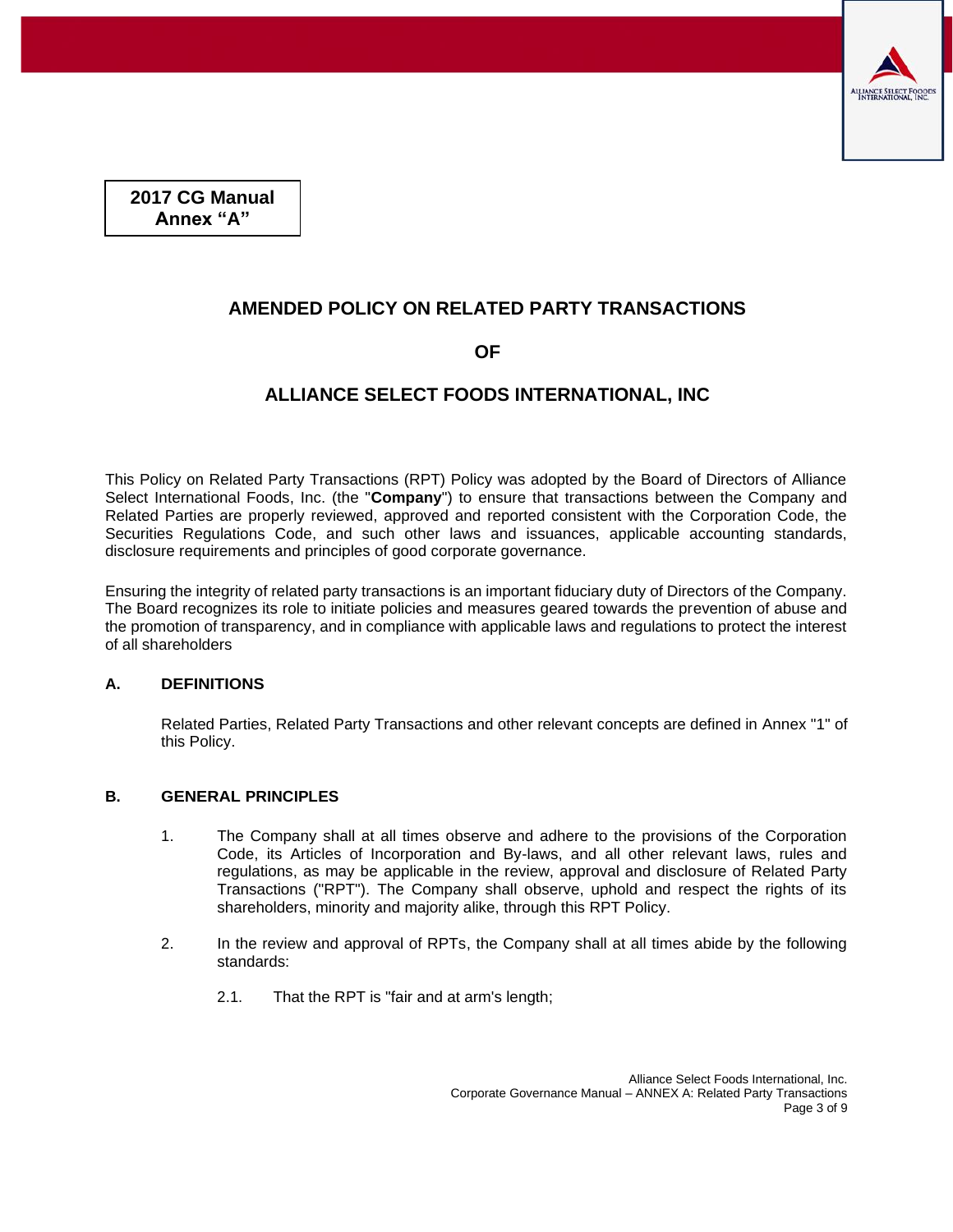

- 2.2. That the RPT is in the best interest of the Company and its stockholders, based on relevant circumstances which include:
	- a. Basic terms of the transaction;<sup>1</sup>
	- b. Related party's interest in the transaction;
	- c. Purpose and timing of the transaction;
	- d. Nature of the Company's participation in the transaction;
	- e. Cost basis and other relevant information if involving sale of assets;
	- f. Information on potential counterparties in the transaction including market prices for similar products and services;
	- g. Description of any provisions or limitations that may be imposed as a result of the transaction; and
	- h. Any potential reputational risk issues that may arise as a result of or in connection with the transaction.

### <span id="page-3-0"></span>**C. COVERAGE**

- 1. For purposes of this Policy, a Material and/or Significant RPT is defined as those transactions with a Related Party which involve an aggregate amount or value equal to or greater than Ten Percent (10%) or higher of the Company over a twelve (12) month calendar year period ("**Material and/or Significant RPT**").
- 2. The transactions enumerated in Annex "2" of this Policy on Related Transactions are Exempt Transactions.
- 3. As matter of policy and procedure Material and/or Significant RPT shall be subject to review and endorsement by the Related Party Transaction Committee ("**RPT Committee**") and are subject to approval by the Board of Directors. The concurrence of all Independent Directors shall be obtained as practicable prior to approval of the transaction by the Board.
- 4. The following Material and/or Significant RPT may, in addition to the approval of the Board of Directors, as the Board deems necessary consistent with law, be further submitted to the stockholders for ratification and final approval:
	- 4.1. Contract between an officer under the By-Laws and the Company;
	- 4.2. Contract between a director and the Company when the presence of such director in the Board meeting in which the contract was approved was necessary to constitute

<sup>&</sup>lt;sup>1</sup> Please see Annex "1" for definition of "Fair & at Arm's Length" transactions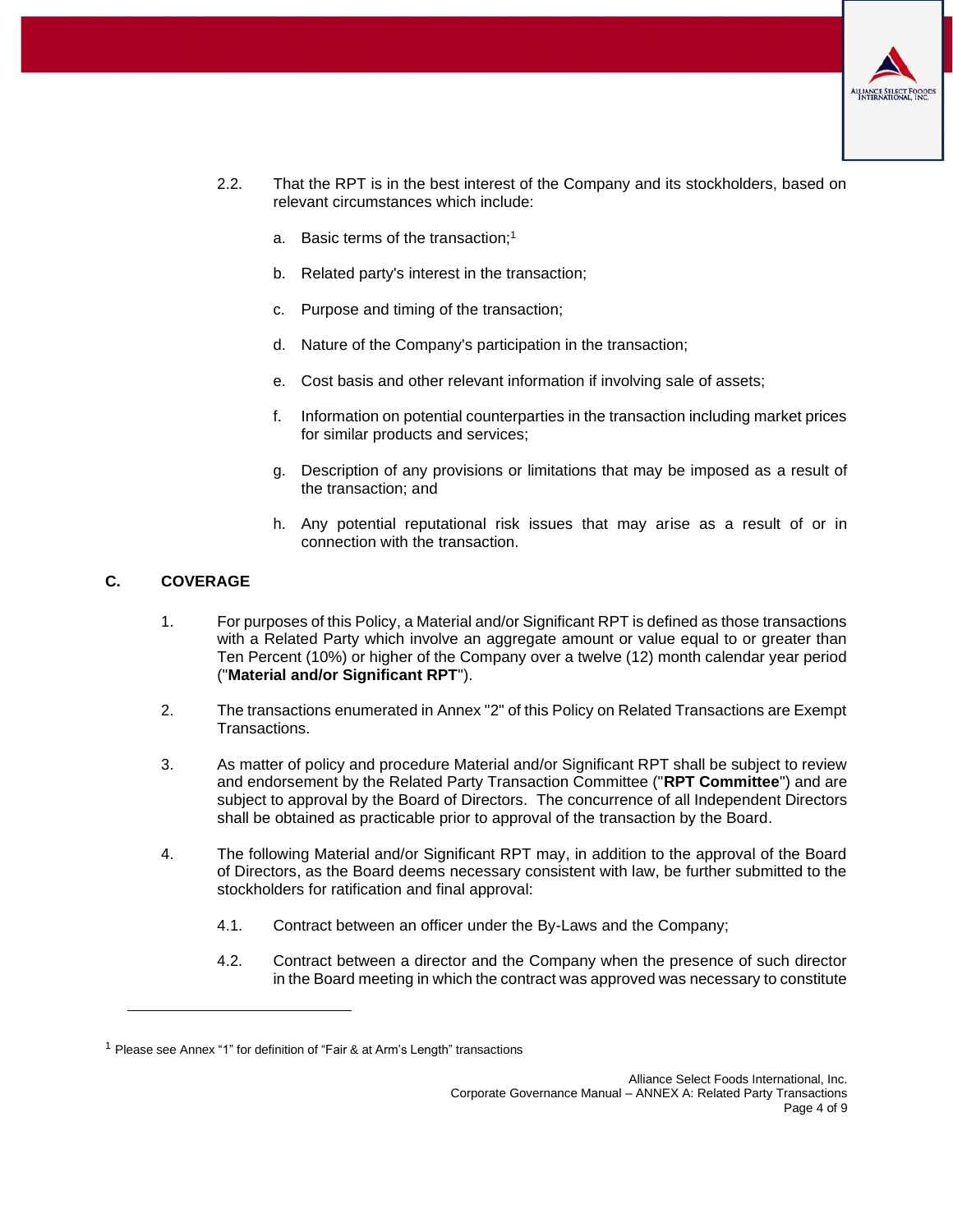

a quorum and the vote of such director was necessary for the approval of the contract, approval by the Company's stockholders is required;

- 4.3. Contract between the Company and another corporation with interlocking directors, if the interest of the interlocking director in the Company is nominal<sup>2</sup> and his interest in the other corporation is substantial, $3$  and such director's presence in the Company's Board meeting in which the contract was approved was necessary to constitute a quorum and the vote of such director was necessary for the approval of the contract, approval by the Company's stockholders is also required; and
- 4.4. Management contract where the Company undertakes to manage or operate all or substantially all of the business of another corporation or vice versa.
- 5. The coverage of this policy shall be included in the scope of coverage and protections afforded by the Company's Whistleblowing Policy.
- 6. The Company shall clearly identify persons and companies that are considered as the company's related parties. The Board of Directors and senior management shall review and update and every quarter the Related Party Registry to capture organizational and structural changes in the Company and its Related Parties.

#### <span id="page-4-0"></span>**D. ADVISEMENT REPORT AND DISCLOSURE**

- 1. All Material and/or Significant RPT shall be reported and filed as an "Advisement Report on Material RPTs" by the Chief Compliance Officer within three (3) calendar days after the execution date of the transaction with the Securities and Exchange Commission.
- 2. All Material and/or Significant RPT shall be reported by the Chief Compliance Officer to the Audit Committee to ensure full and timely disclosure in the annual and quarterly reports submitted to the Securities and Exchange Commission and in the Notes to the Financial Statements, whether on an interim or annual basis, as required under PAS 24 on Related Party Transaction Disclosures and other disclosure requirements; and
- 3. The Company shall ensure that the review and approval of Material and/or Significant RPT carried out by its subsidiaries are conducted in accordance with this Policy.
- 4. A summary of material related party transactions entered into during the reporting year shall be disclosed in the Company's Integrated Annual Corporate Governance Report (I-ACGR) submitted annually every May 30.

<sup>&</sup>lt;sup>2</sup> Pursuant to Section 33 of the Corporation Code, nominal interest exists when the stockholdings of the director is twenty percent (20%) or below of the outstanding capital stock.

 $3$  A director has a substantial interest if his stockholdings exceeds twenty percent (20%) of the outstanding capital stock.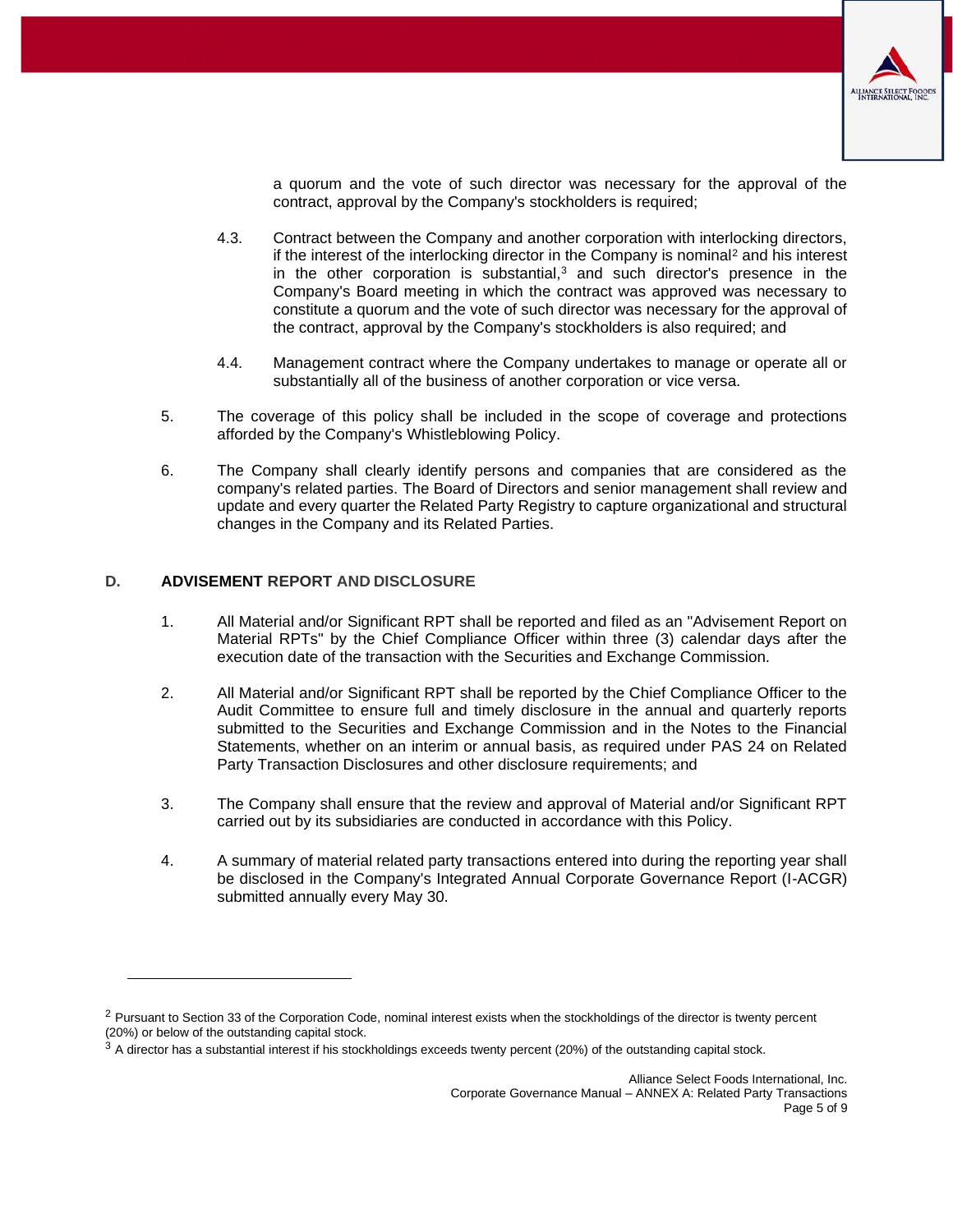

# <span id="page-5-0"></span>**E. EFFECTIVITY**

This policy shall have immediate and prospective effect.

**Approved by the Board of Directors of Alliance Select Foods International, Inc. on October 18, 2019.**

**Attest:**

**ANTONIO C. PACIS** Chairman of the Board

**MA. KRISTINA P. AMBROCIO** Compliance Officer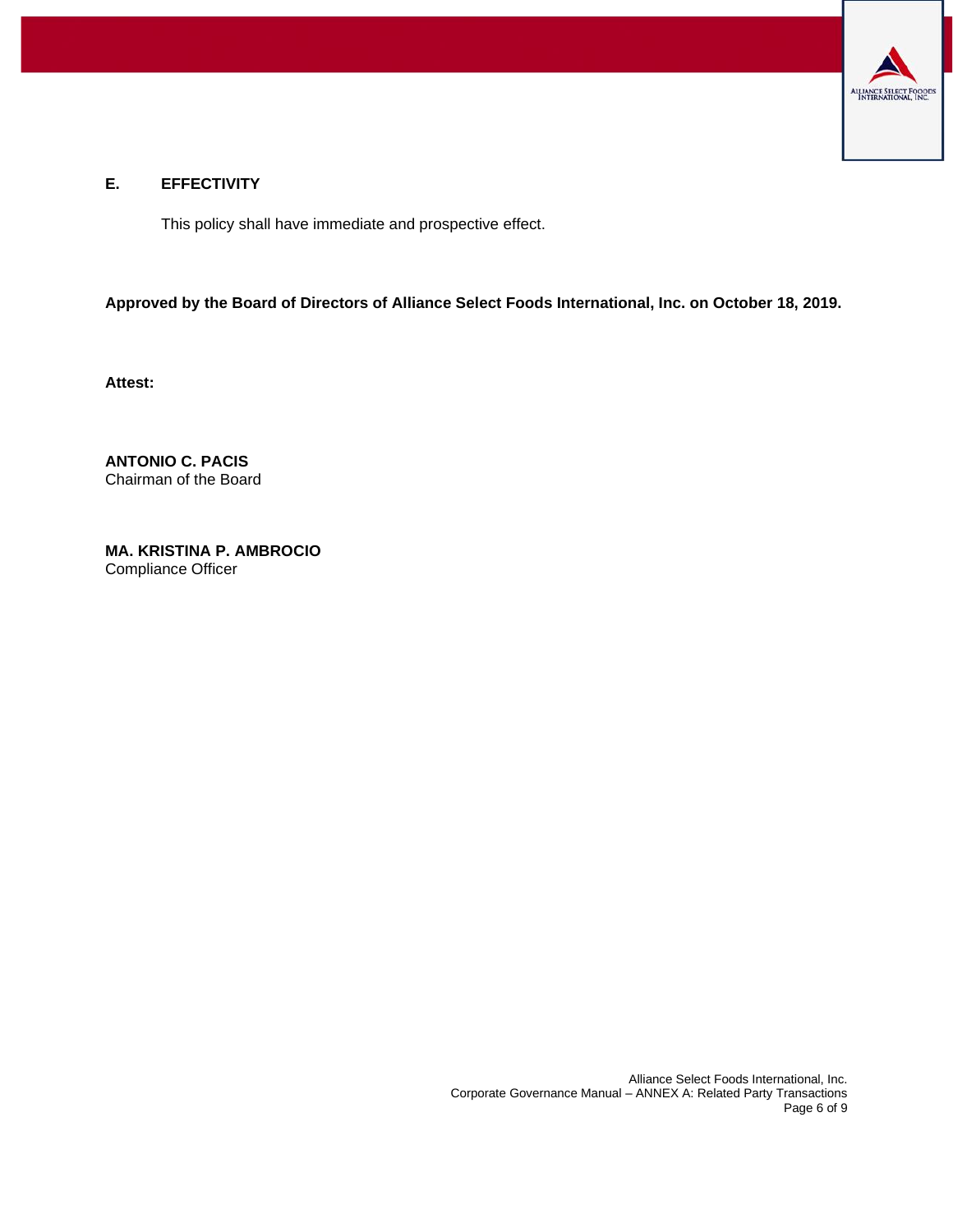

#### <span id="page-6-0"></span>**ANNEX "1": DEFINITIONS**

**Related Party** is any entity that falls under any of the following situations:<sup>4</sup>

- Associate. The party is an associate of Alliance Select International Foods, Inc. ("ASFII")
- Common control. The party is, directly or indirectly, either under common control with ASFII or has significant or joint control over ASFII.
- Family member. The party is a close family member of a person who is part of key management personnel or who controls ASFII. A close family member is an individual's domestic partner and children, children of the domestic partner, and dependents of the individual or the individual's domestic partner.
- Individual control. The party is controlled or significantly influenced by a member of key management personnel or by a person who controls ASFII.
- Joint venture. The party is a joint venture in which ASFII is a venture partner.
- Key management. The party is a member of a ASFll's or its parent's key management personnel.
- Post-employment plan. The party is a post-employment benefit plan for the ASFII employees.

**Related party transaction (RPT)** is a transfer of resources, services or obligations between ASFII and a related party, regardless of whether a price is charged. Examples of RPT as follows:

- purchases or sales of goods (finished or unfinished);
- purchases or sales of property and other assets;
- rendering or receiving of services;
- leases:
- transfers under finance arrangements (including loans and equity contributions in cash or in kind); and,
- settlement of liabilities on behalf of the entity or by the entity on behalf of that related party.

**Close members of the family of a person** are those family members who may be expected to influence, or be influenced by, that person in their dealings with the entity and include:

- a) that person's children and spouse or domestic partner;
- b) children of that person's spouse or domestic partner; and
- c) dependents of that person or that person's spouse or domestic partner.

**Compensation** includes all employee benefits (as defined in IAS 19 Employee Benefits) including employee benefits to which IFRS 2 Share-based Payment applies. Employee benefits are all forms of consideration

<sup>4</sup> Based on International Financial Reporting Standards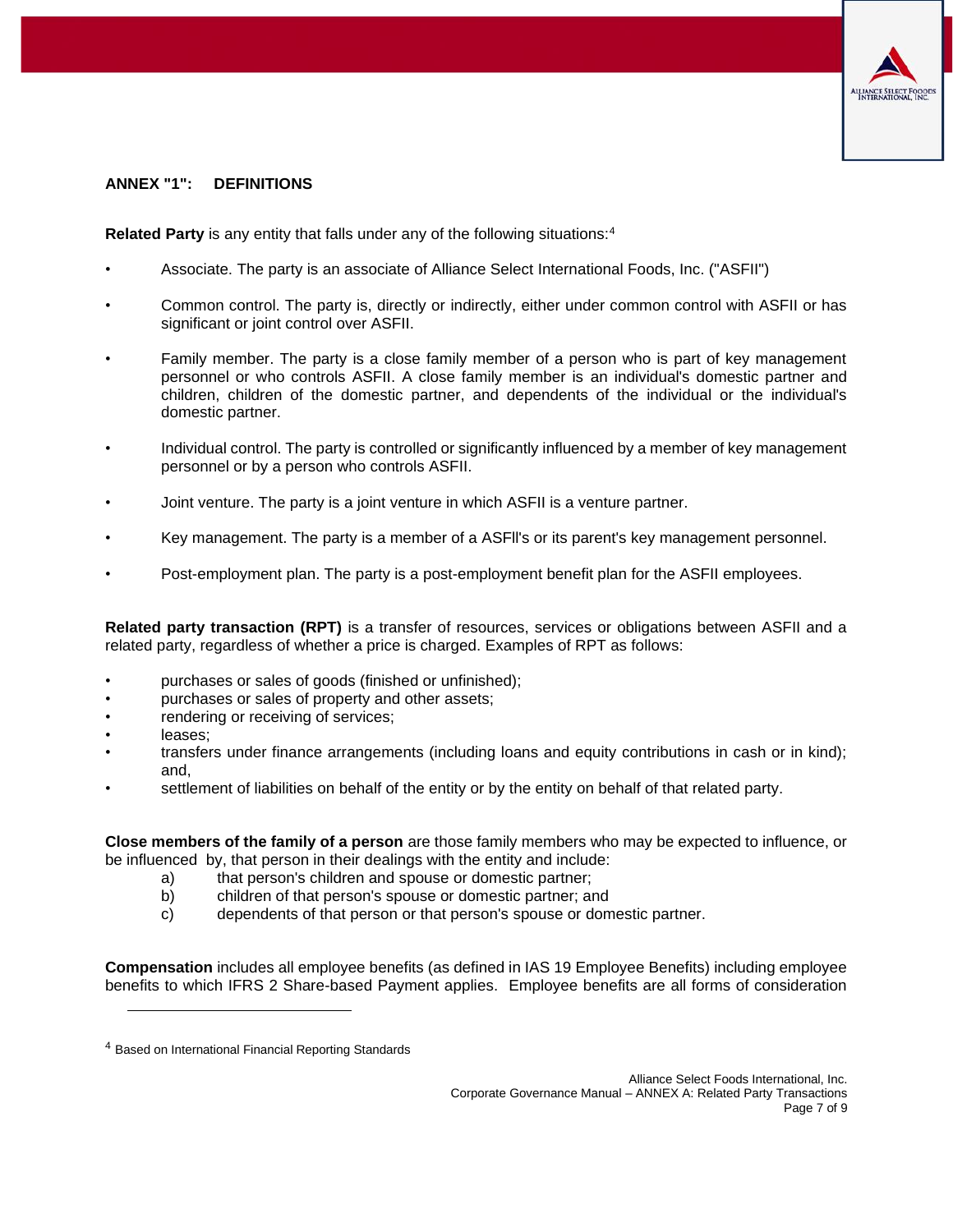

paid, payable or provided by the entity, or on behalf of the entity, in exchange for services rendered to the entity. It also includes such consideration paid on behalf of a parent of the entity in respect of the entity. Compensation includes:

- a) short-term employee benefits, such as wages, salaries and social security contributions, paid annual leave and paid sick leave, profit- sharing and bonuses (if payable within twelve months of the end of the period) and non-monetary benefits (such as medical care, housing, cars and free or subsidized goods or services) for current employees;
- b) post-employment benefits such as pensions, other retirement benefits, post-employment life insurance and post-employment medical care;
- c) other long-term employee benefits, including long-service leave or sabbatical leave, jubilee or other long-service benefits, long-term disability benefits and, if they are not payable wholly within twelve months after the end of the period, profit-sharing, bonuses and deferred compensation;
- d) termination benefits; and,
- e) share-based payment.

**Control** is the power to govern the financial and operating policies of an entity so as to obtain benefits from its activities.

**"Fair & at Arm's Length"** refers to transactions in an open and unrestricted market and between willing parties who are knowledgeable, informed, and who act independently of and without regard to any relationship with each other.

**Joint control** is the contractually agreed sharing of control over an economic activity.

Key management personnel are those persons having authority and responsibility for planning, directing and controlling the activities of the entity, directly or indirectly, including any director (whether executive or otherwise) of that entity.

**Significant influence** is the power to participate in the financial and operating policy decisions of an entity, but is not control over those policies. Significant influence may be gained by share ownership, statute or agreement.

**Government** refers to government, government agencies and similar bodies whether local, national or international.

A **government-related entity** is an entity that is controlled, jointly controlled or significantly influenced by a government.